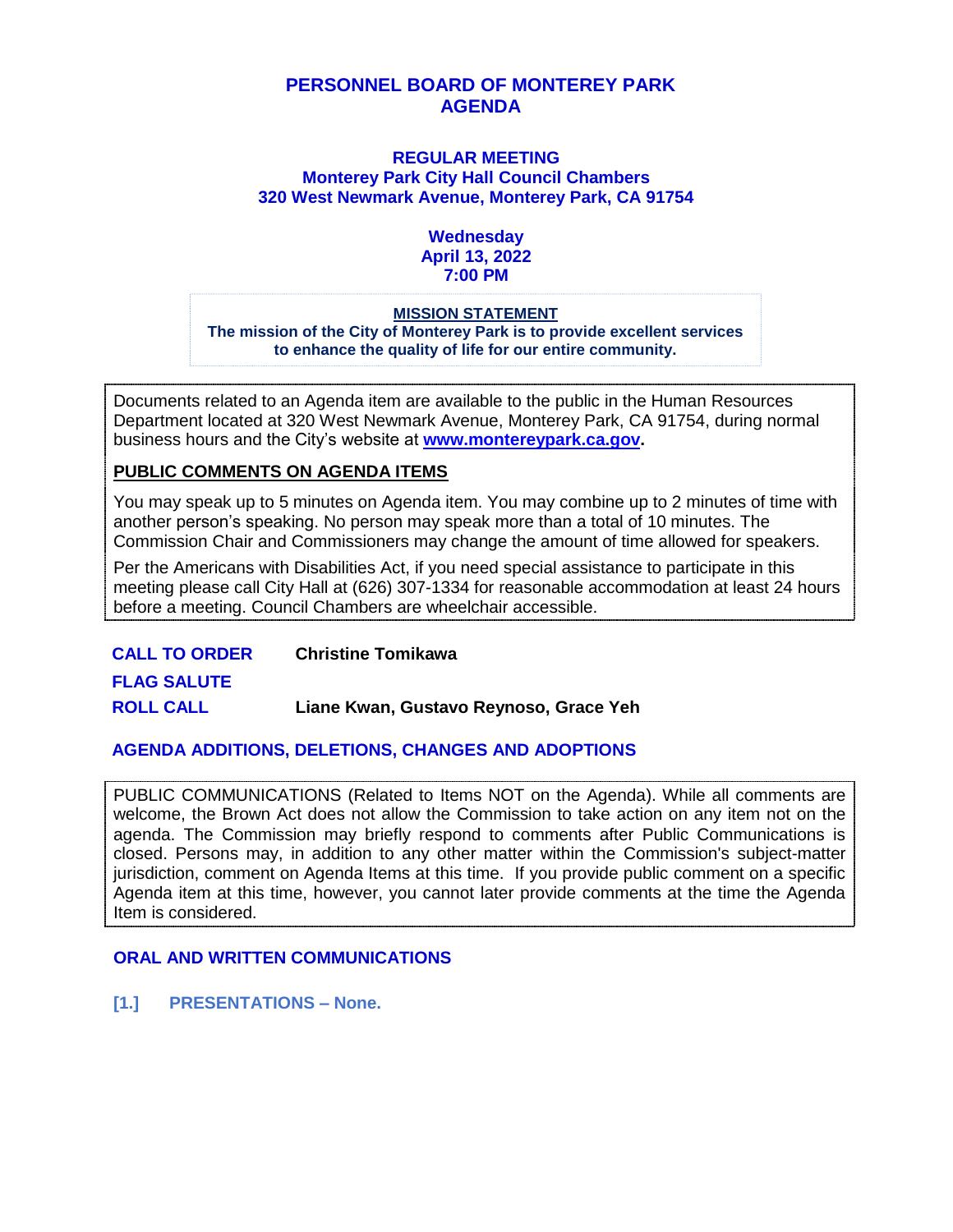#### **[2.] CONSENT CALENDAR**

#### **2-A. Approval of Minutes**

It is recommended that the Personnel Board:

- (1) Approve minutes from the October 13, 2021 meeting; and
- (2) Take such additional, related, action that may be desirable.
- **[3.] PUBLIC HEARING – None.**
- **[4.] OLD BUSINESS – None.**
- **[5.] NEW BUSINESS**

#### **5-A. Vacancy and Recruitment Report**

It is recommended that the Personnel Board:

- (1) Review the Vacancy and Recruitment Report; and
- (2) Take such additional, related, action that may be desirable.

#### **5-B. 2021 Personnel Board Attendance Record**

It is recommended that the Personnel Board:

- (1) Review the 2021 Personnel Board Attendance Record; and
- (2) Take such additional, related, action that may be desirable.

#### **[6.] PERSONNEL BOARD COMMUNICATIONS AND MATTERS**

#### **ADJOURN**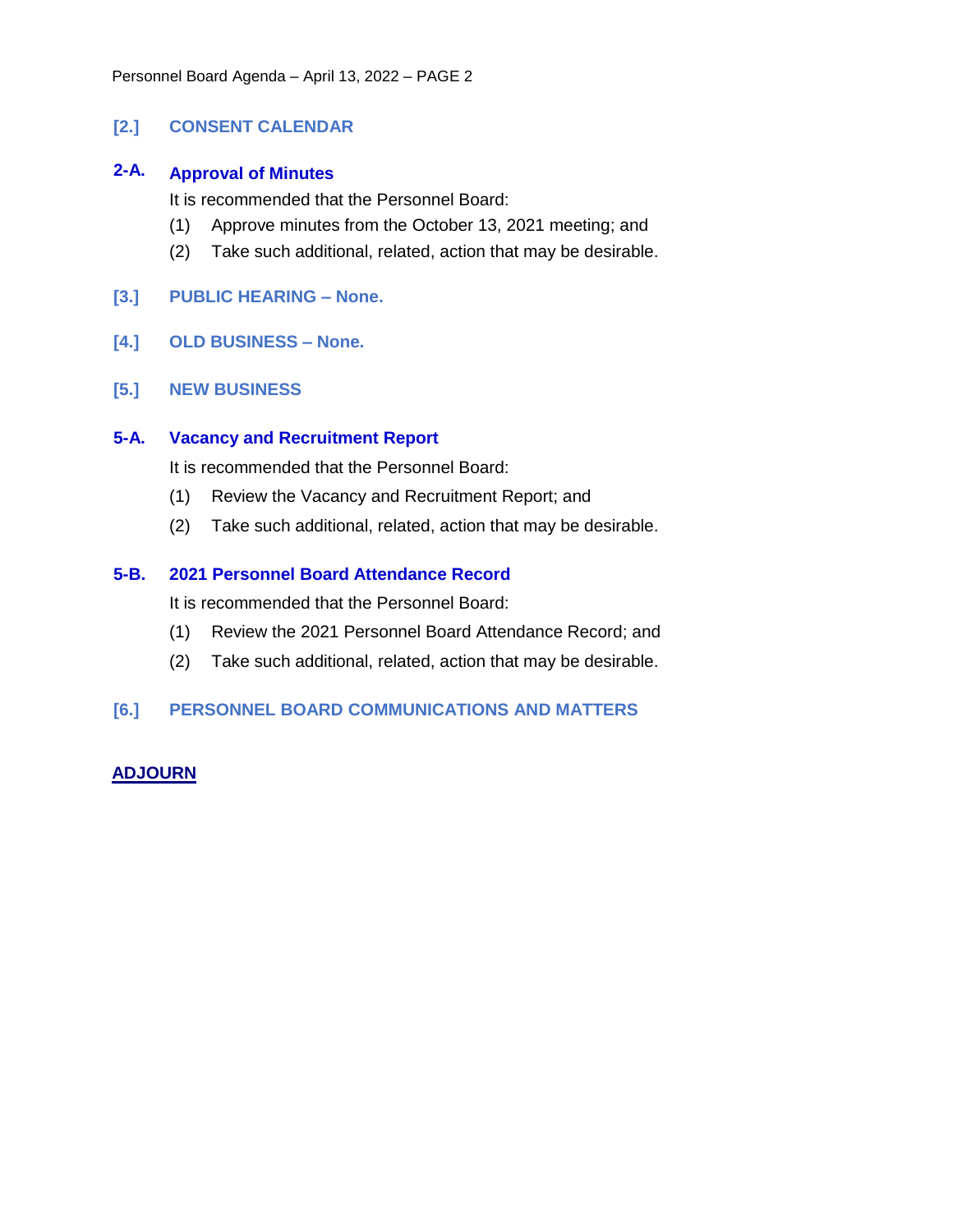

# **Personnel Board Staff Report**

**DATE:** April 13, 2022

# AGENDA ITEM NO: 2-A

TO: Members of the Personnel Board

FROM: Lisa Ung, Human Resources Assistant

SUBJECT: Personnel Board Minutes

## RECOMMENDATION:

It is recommended that the Personnel Board:

- 1. Approve the minutes from the regular meeting of October 13,2021; and
- 2. Take such additional, related action that may be desirable.

## EXECUTIVE SUMMARY:

None.

**BACKGROUND:** 

None

**FISCAL IMPACT:** None

Respectfully submitted by:

Lisa Und Human Resources Assistant

# **ATTACHMENT**

1. October 13,2021 Regular Meeting Minutes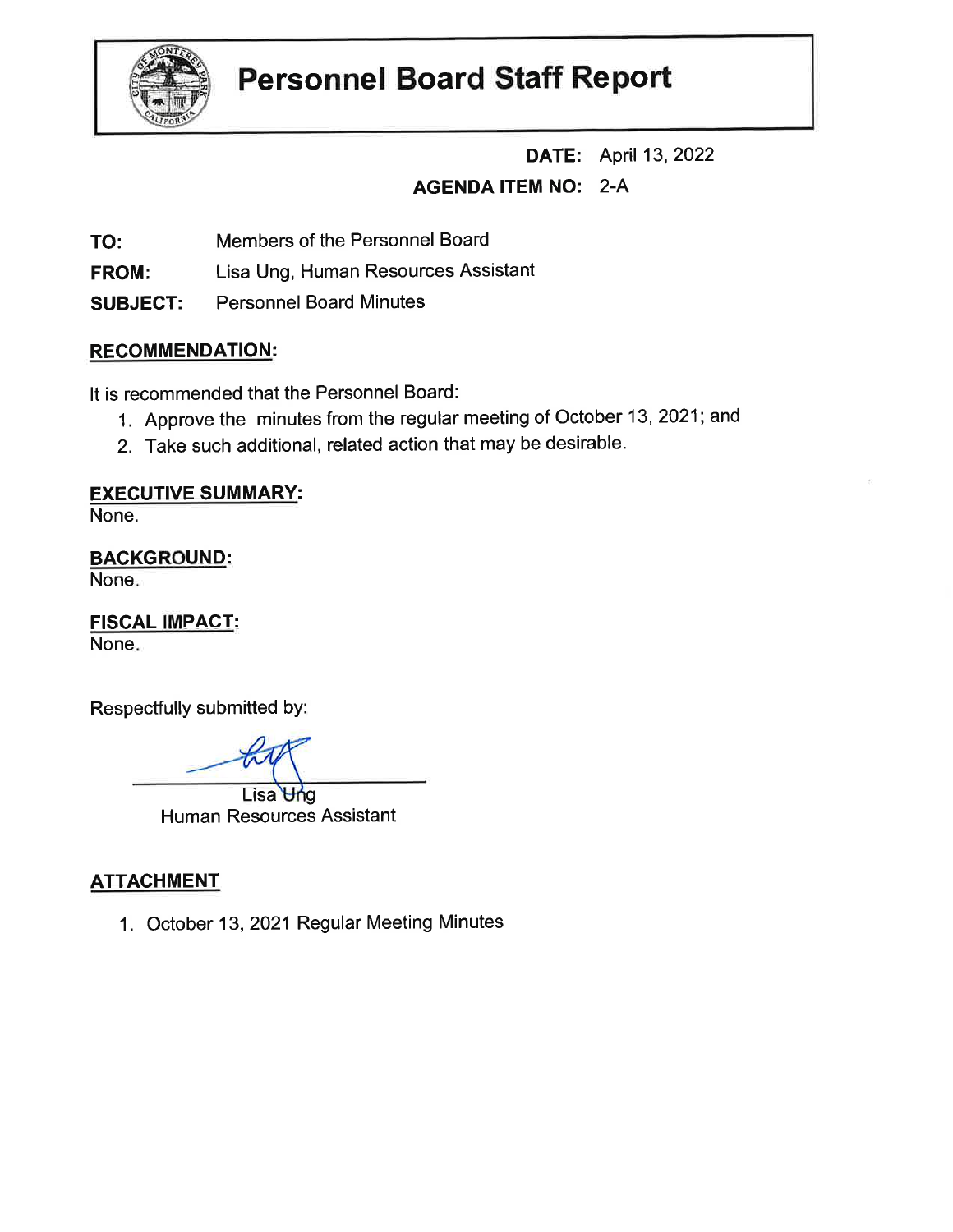# ATTACHMENT <sup>1</sup>

October 13, 2021 Regular Meeting Minutes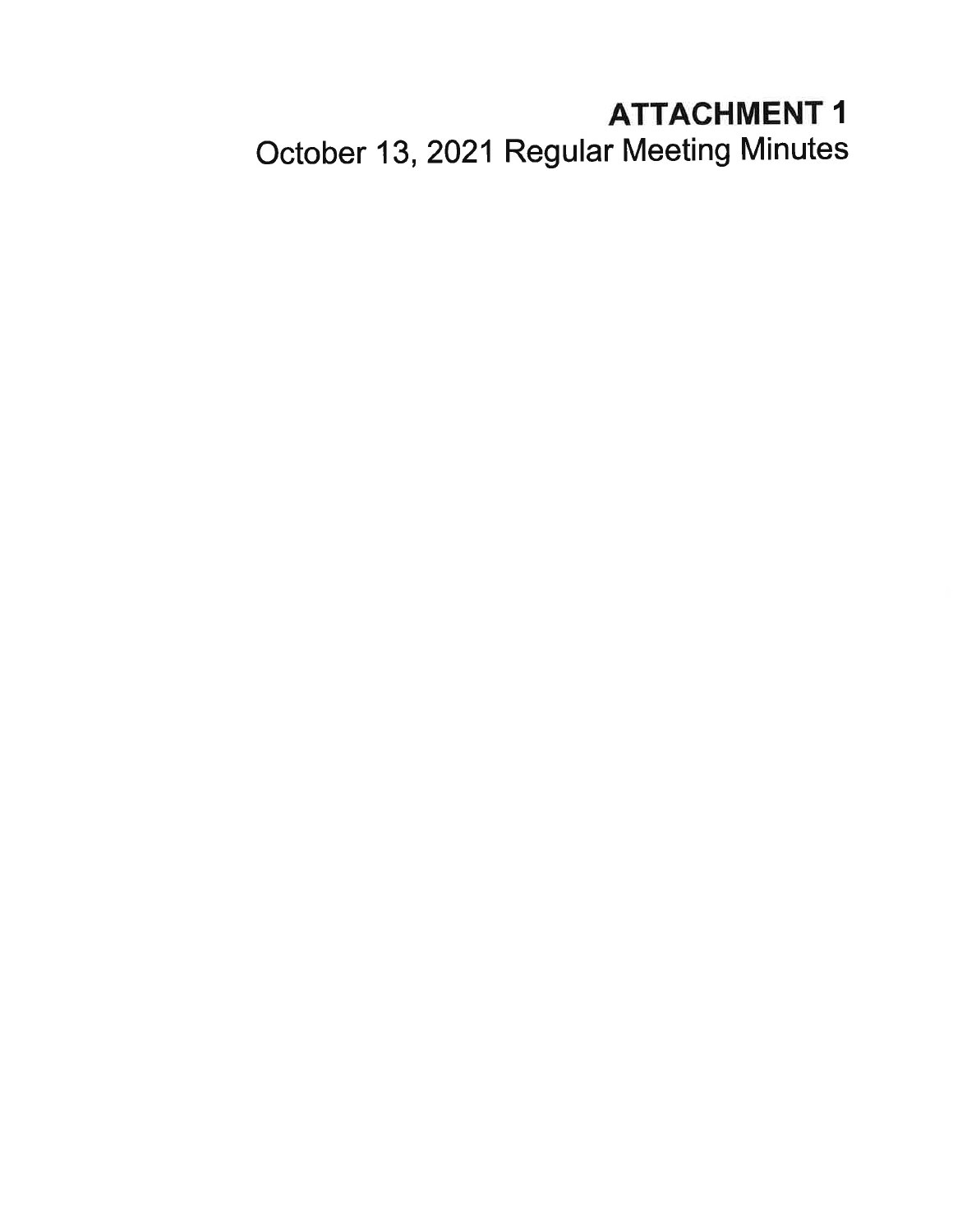#### **MINUTES MONTEREY PARK PERSONNEL BOARD REGULAR MEETING October 13, 2021**

The Personnel Board of the City of Monterey Park held a Regular Teleconference Meeting via Zoom on Wednesday, October 13, 2021 at 7:00 p.m.

#### **PUBLIC PARTICIPATION**

In accordance with Executive Order No. N-29-20 and guidance from the California Department of Public Health on gatherings, remote public participation is allowed in the following ways:

Participants are encouraged to join the meeting 30 minutes before the start of the meeting.

Public comment will be accepted via email to [humanresources@montereypark.ca.gov](mailto:humanresources@montereypark.ca.gov) during the meeting, before the close of public comment, and read into record during public comment, when feasible. We request that written communications be limited to not more than 50 words.

Public comment may be submitted via telephone during the meeting, before the close of public comment, by calling (877) 853-5247 or (888) 788-0099 and entering Zoom meeting 897 4932 5622 then press pound (#). When prompted to enter participation ID number press pound (#) again. If participants would like to make a public comment they will enter "\*9" then staff will be notified and you will be in rotation to make a public comment.

Important Disclaimer - When <sup>a</sup> participant calls in to join the meeting, their name and/or phone number will be visible to all participants.

#### **CALL TO ORDER:**

Chairperson Greg Verbeck called the meeting to order at 7:02 p.m.

#### **FLAG SALUTE:**

Board member Grace Yeh led the flag salute.

#### **ROLL CALL:**

Human Resources Assistant Lisa Ung called the roll: Board Members Present: Liane Kwan, Grace Yeh, Greg Verbeck

Board Members Absent: Gustavo Reynoso

**ALSO PRESENT:** Director of Human Resources & Risk Management Christine Tomikawa

#### **AGENDA ADDITIONS, DELETIONS, CHANGES AND ADOPTIONS** None.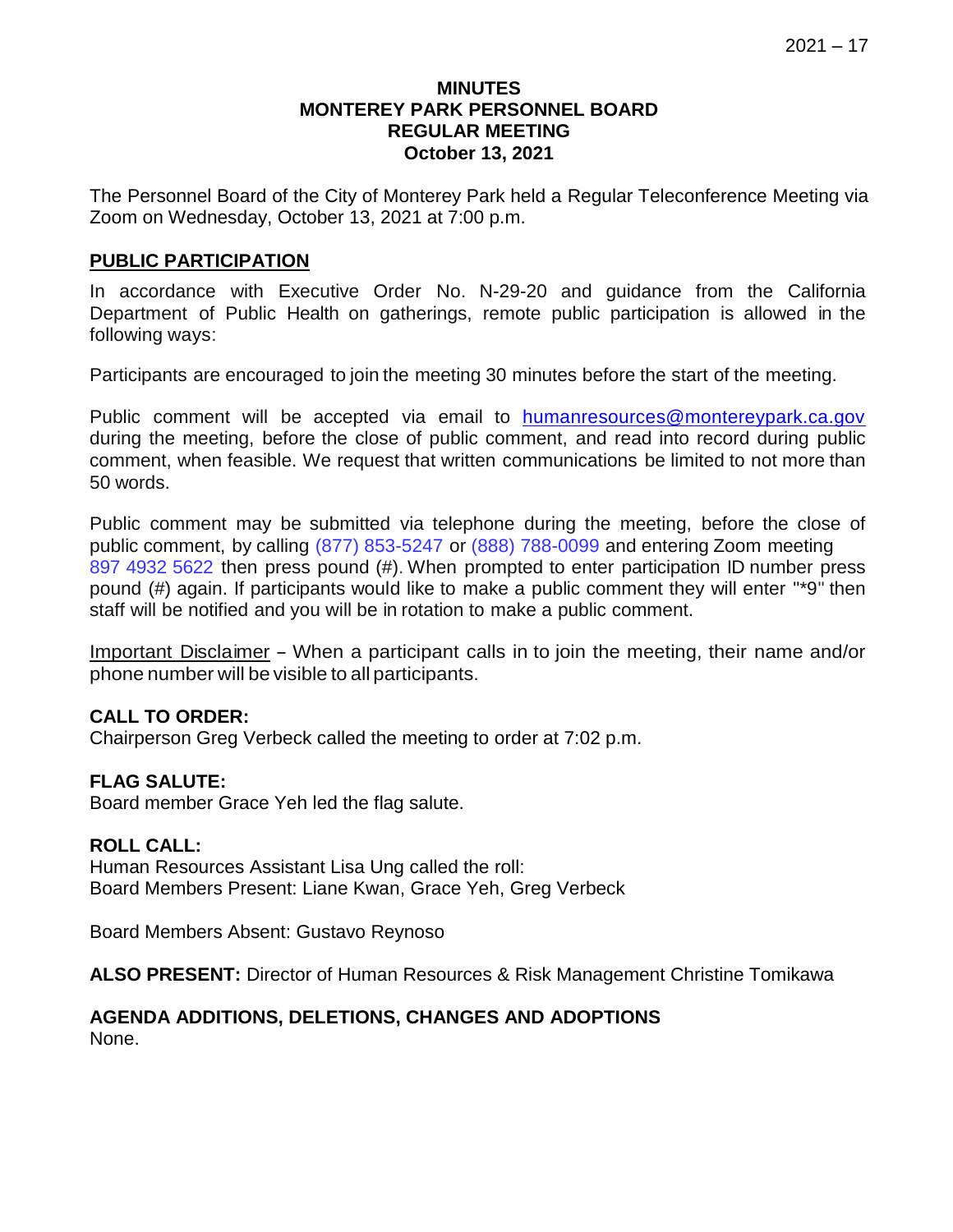#### **ORAL AND WRITTEN COMMUNICATIONS**

#### **1. PRESENTATION** None.

#### **2. CONSENT CALENDAR**

#### **2A. APPROVAL OF MINUTES**

**Action Taken:** The Personnel Board reviewed the July 14, 2021 minutes. The minutes have been approved as presented.

**Motion:** Board Member Grace Yeh moved to approve the July 14, 2021 minutes as submitted and Board Member Liane Kwan seconded, motion carried by the following vote:

| Ayes: | <b>Board Members:</b>   | Kwan, Verbeck, Yeh, |
|-------|-------------------------|---------------------|
| Noes: | <b>Board Members:</b>   | <b>None</b>         |
|       | Absent: Board Members:  | Reynoso             |
|       | Abstain: Board Members: | <b>None</b>         |

**3. PUBLIC HEARING**

None.

#### **4. OLD BUSINESS**

#### **4A. RECEIVE AND FILE THE NEW ASSISTANT DIRECTOR OF PUBLIC WORKS/ASSISTANT CITY ENGINEER CLASS SPECIFICATION & INFORMATION TECHNOLOGY SERVICES MANAGER CLASS SPECIFICATION**

Staff has discussed the comments and concerns made by the Personnel Board at the last meeting on July 14, 2021 in regards to the Information Technology Services Manager Class Specification with the Director of Management Services and Police Chief. After further discussion, both the Director of Management Services and Police Chief have agreed to keep the specifics listed in the Education & Experience section in Information Technology Services Manager Class Specification as written.

**Action Taken:** The Personnel Board approved to receive and file the recommended changes to the Information Technology Services Manager class specification.

**Motion:** Board Member Liane Kwan moved to receive and file the Information Technology Services Manager class specifications and Board Member Grace Yeh seconded, motion carried by the following vote:

| Ayes: | <b>Board Members:</b>   | Kwan, Verbeck, Yeh, |
|-------|-------------------------|---------------------|
| Noes: | <b>Board Members:</b>   | <b>None</b>         |
|       | Absent: Board Members:  | Reynoso             |
|       | Abstain: Board Members: | <b>None</b>         |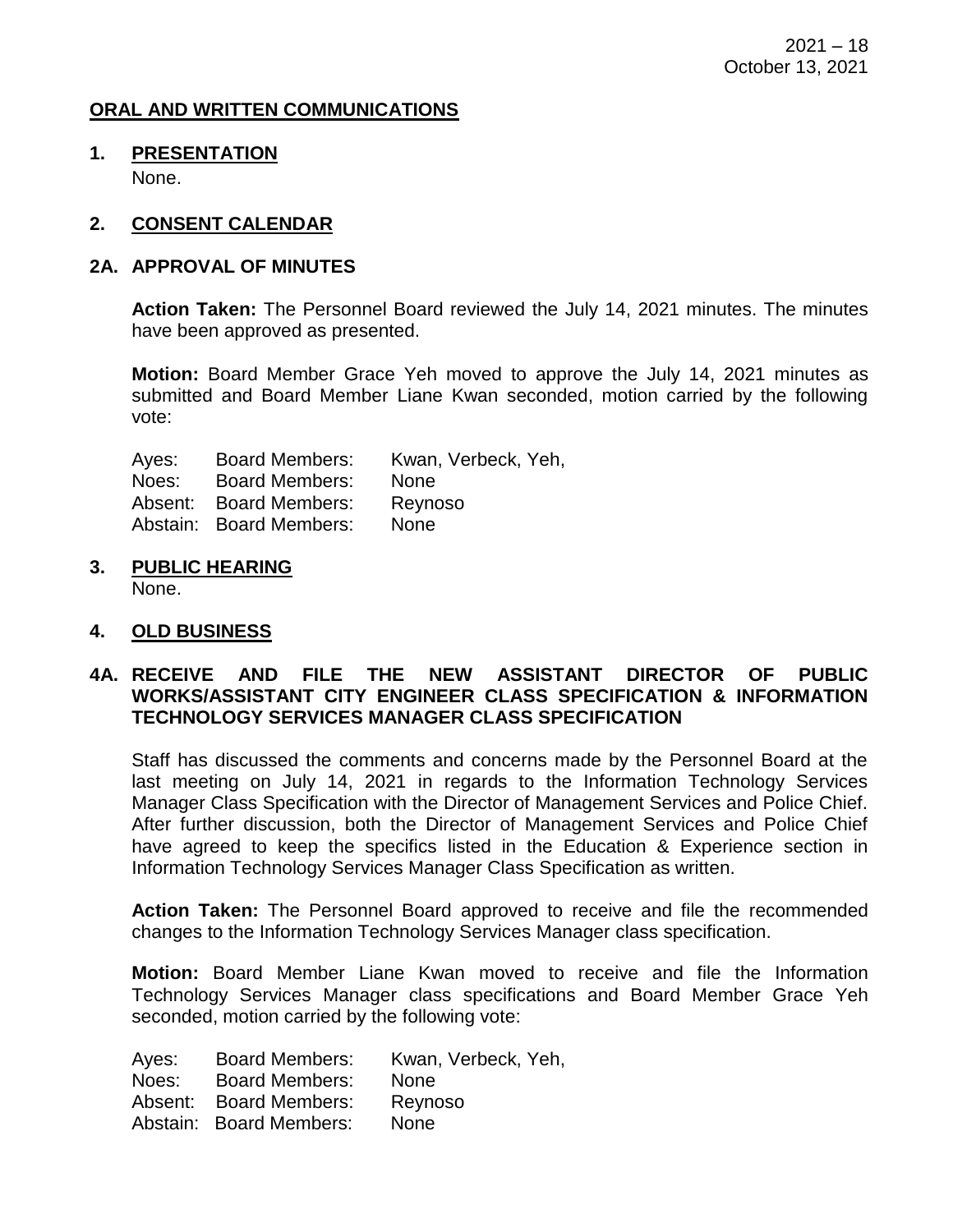#### **5. NEW BUSINESS**

#### **5A. RECEIVE AND FILE THE NEW HUMAN RESOURCES/RISK MANAGER CLASS SPECIFICATION & RECREATION SUPERVISOR CLASS SPECIFICATION**

The Human Resources/Risk Manager class specification builds on the City's prior Risk Manager position to allow flexibility related to job duties for recruitment, labor relations and classification and compensation. It will support succession planning for the department by providing a mid-management position.

The Recreation and Community Services Department requested to recruit for the Recreation Supervisor vacancy and are recommending the revised changes in the attached class specification. The revised changes broaden the job duties since the department has Recreation Supervisor positions in other program areas and not only in the Senior Center program. The Human Resources Department modified the class specification format to include relevant position related information. The Mid-Management Association reviewed the class specification and does not have any issues with the revisions.

The City Manager has reviewed and approved both the new Human Resources/Risk Manager and Recreation Supervisor class specifications. Staff is requesting the two new classifications be received and filed by the Personnel Board.

**Action Taken:** The Personnel Board approved to receive and file the recommended changes to the Human Resources/Risk Manager class specification with the noted changes to remove repetitive language and the recommended changes to the Recreation Supervisor class specification.

**Motion:** Board Member Liane Kwan moved to receive and file the Human Resources/Risk Manager class specification with the noted recommendations along with the revisions of the Recreation Supervisor class specification and Board Member Grace Yeh seconded, motion carried by the following vote:

| <b>Board Members:</b>   | Kwan, Verbeck, Yeh, |
|-------------------------|---------------------|
| <b>Board Members:</b>   | <b>None</b>         |
| Absent: Board Members:  | Reynoso             |
| Abstain: Board Members: | <b>None</b>         |
|                         |                     |

#### **5B. VACANCY AND RECRUITMENT REPORT**

Monthly report of the City's recent hires, recruitment progress, and current and future openings.

**Action Taken:** Received and file.

#### **5C. 2021 PERSONNEL BOARD ATTENDANCE RECORD**

The Personnel Board reviewed the 2021 attendance record.

**Action Taken:** Received and file.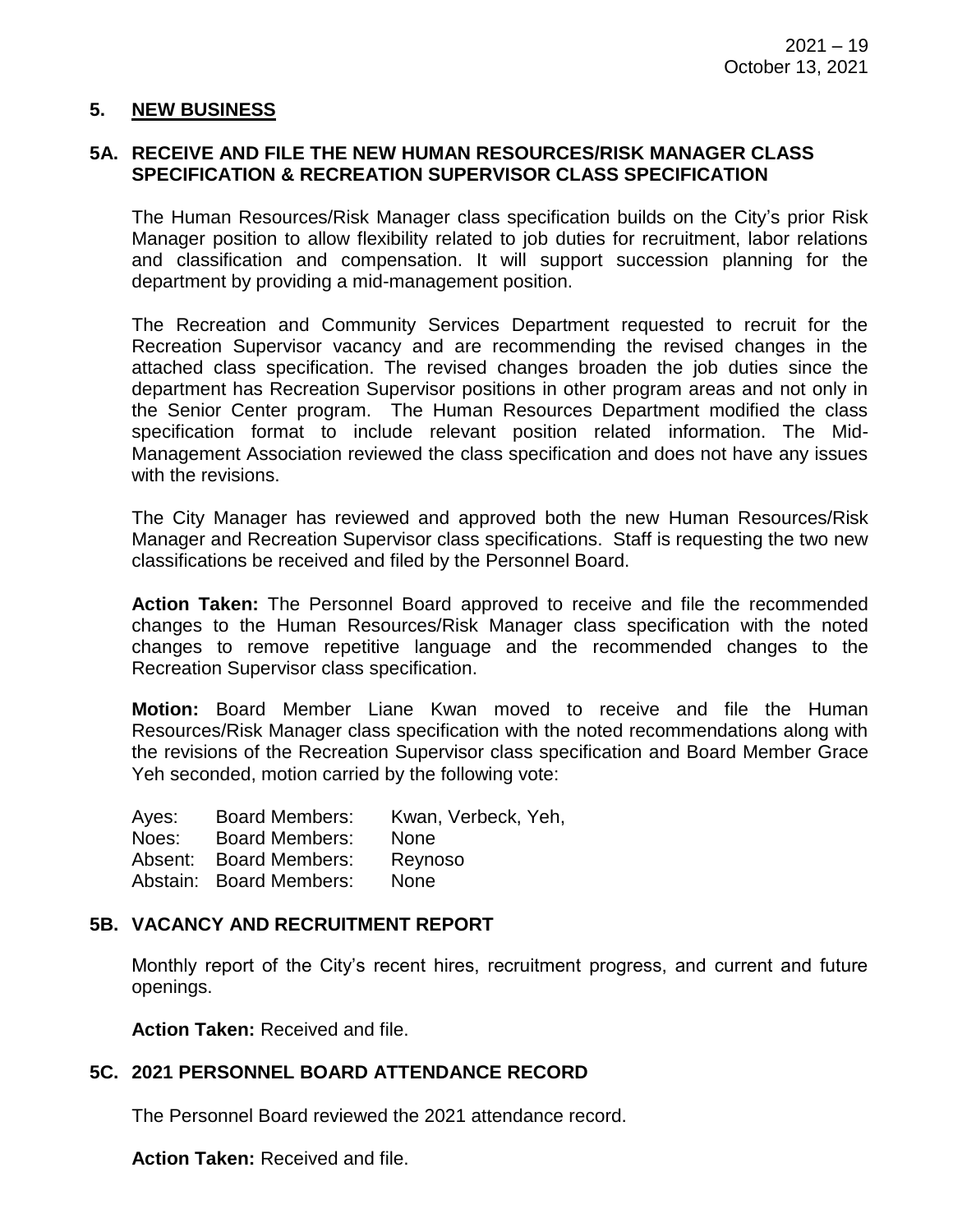#### **6. PERSONNEL BOARD COMMUNICATIONS AND MATTERS**

Chairperson Greg Verbeck announced their resignation from the Personnel Board effective at the conclusion of the meeting on October 13, 2021.

#### **ADJOURNMENT**

There being no further business for consideration, the meeting was adjourned at 7:38 p.m.

\_\_\_\_\_\_\_\_\_\_\_\_\_\_\_\_\_\_\_\_\_\_\_\_\_\_ Christine Tomikawa Director of Human Resources & Risk Management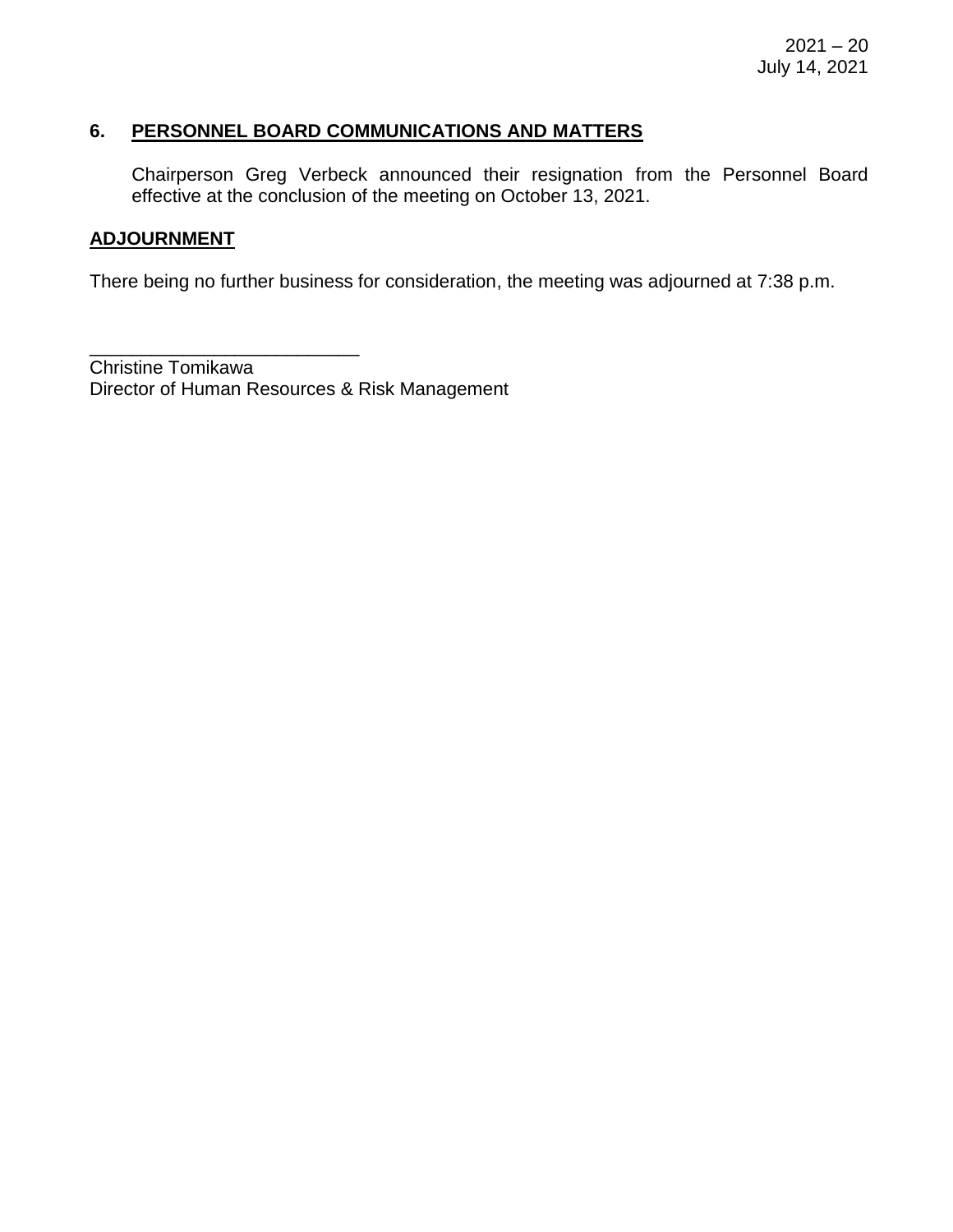#### **City Wide Recruitment Update**

|                | <b>Position</b>                                                             | <b>Status</b> | <b>Department/Division</b>               | # of Positions<br>Vacant | <b>Recruitment#</b> | <b>Recruitment Dept</b><br><b>Staff</b>                          | Date<br><b>Requisition</b><br>Received | <b>Recruitment</b><br><b>Opening Date</b> | Recruitment<br><b>Closing Date</b> | <b>Eligibility List</b><br><b>Created</b> | Phase                         | Remarks                                                       |
|----------------|-----------------------------------------------------------------------------|---------------|------------------------------------------|--------------------------|---------------------|------------------------------------------------------------------|----------------------------------------|-------------------------------------------|------------------------------------|-------------------------------------------|-------------------------------|---------------------------------------------------------------|
| $\overline{1}$ | <b>Administrative Aide</b>                                                  | FT.           | Rec & Comm Svcs                          | $\mathbf{1}$             |                     | Robert Aguirre, Dir o<br>Rec & Comm Svcs                         | 11/16/2021                             |                                           |                                    |                                           |                               | Pending class spec review                                     |
| $\overline{c}$ | <b>Administrative Intern</b>                                                | <b>PT</b>     | Public Works - Engineering               | $\mathbf{1}$             | 21-06ADMINTPT       | Xochitl Tipan,<br>Principal Mgmt<br>Analyst                      |                                        |                                           |                                    |                                           |                               | Finalize job bulletin 3/15/22, on hold                        |
| 3              | <b>Animal Services Officer</b>                                              | FT.           | Police                                   | $\overline{1}$           |                     |                                                                  |                                        |                                           |                                    |                                           | Pending                       | Pending requisition 03/03/22                                  |
| $\overline{4}$ | <b>Assistant Director of Public</b><br><b>Works/Assistant City Engineer</b> | FT.           | Public Works                             |                          | 21-52ADPWACE        | Inez Alvarez, City<br>Manager                                    | 10/28/2021                             | 3/7/2022                                  | 4/4/2022                           |                                           | Screening                     | Screening applications                                        |
| 5              | <b>Assistant Planner</b>                                                    | FT.           | <b>Community Development</b><br>Planning |                          |                     | Jessica Serrano,<br><b>Planning Manager</b>                      | 2/25/2022                              |                                           |                                    |                                           | Pending                       | Pending class spec review                                     |
| 6              | <b>Assistant Pool Manager</b>                                               | PT            | Rec & Comm Svcs -<br>Aquatics            | 0.30 FTE                 | 20-45ASSTPMPT       | Scott Imaizumi,<br>Program Coordinator                           | 4/7/2021                               | 5/21/2021                                 | Continuous                         |                                           | <b>Accepting Applications</b> | Accepting applications                                        |
| $\overline{7}$ | <b>Budget Manager</b>                                                       | <b>FT</b>     | <b>Management Services</b>               |                          |                     | Martha Garcia,<br>Director of<br>Management                      | 3/21/2022                              |                                           |                                    |                                           |                               | Pending class spec                                            |
| 8              | <b>Building Inspector</b>                                                   | FT.           | Public Works - Building                  | $\overline{1}$           | 21-25BLDINSP        | Frank Lopez, PW<br>Director                                      | 6/28/2021                              | 8/25/2021                                 | 9/24/2021                          |                                           | Cert List                     | None selected, on hold as of 03/24/22                         |
| 9              | <b>Clerk Typist</b>                                                         | PT            | City Clerk's                             | $\overline{1}$           | $21 - 26$           | Cindy Trang, Deputy<br><b>City Clerk</b>                         |                                        | 8/25/2021                                 | 9/7/2021                           | 12/2/2021                                 | Hired                         | DOH: 02/08/2022                                               |
| 10             | <b>Code Enforcement Officer</b>                                             | FT.           | Fire                                     | 2                        |                     | Chris Gomez, Fire<br>Marshal                                     | 7/8/2021                               | 7/14/2021                                 | 7/23/2021                          | 8/19/2021                                 | Hired                         | DOH: 11/15/2021                                               |
| 11             | <b>Communications Supervisor</b>                                            | FT.           | Police                                   | -1                       |                     | Paul Yniguez,<br>Lieutenant                                      | 3/15/2022                              |                                           |                                    |                                           | <b>Pending Recruitment</b>    | Pending opening date 04/11/2022                               |
| 12             | <b>Community Service Officer</b>                                            | FT.           | Police - CEB                             |                          |                     | Paul Yniguez,<br>Lieutenant                                      |                                        |                                           |                                    |                                           | Pending                       | Pending requisition 03/03/22                                  |
| 13             | <b>Community Service Officer</b>                                            | PT            | Police - CEB                             | $\mathbf{1}$             | 21-39CSOCEBPT       | Paul Yniquez,<br>Lieutenant/Danny<br>Salazar, Sergeant           | 9/15/2021                              | 11/3/2021                                 | 11/29/2021                         | 1/31/2022                                 | Backgrounds                   | Pending backgrounds                                           |
| 14             | <b>Community Service Officer</b>                                            | PT            | Police - Traffic                         |                          | 21-38CSOPEPT        | Paul Yniguez,<br>Lieutenant/Danny<br>Salazar, Sergeant           | 9/15/2021                              | 11/3/2021                                 | 11/29/2021                         | 4/6/2022                                  | Cert List                     | Sent cert list to dept on 04/06/2022                          |
| 15             | <b>Community Service Officer</b>                                            | FT.           | Police - Traffic                         | $\mathbf{1}$             | 21-46CSPE           | Paul Yniguez,<br>Lieutenant/Danny<br>Salazar, Sergeant           | 1/6/2022                               | 1/18/2022                                 | 2/1/2022                           | 3/17/2022                                 | Hired                         | Promoted an employee on 03/19/2022                            |
| 16             | <b>Crew Leader</b>                                                          | <b>FT</b>     | Public Works - Streets                   | 2                        | 21-23CREWLDR        | Chris Reyes, PW<br>Manager                                       | 7/8/2021                               | 7/30/2021                                 | 8/20/2021                          | 12/2/2021                                 | Hired                         | Promoted an employee on 12/25/2021,<br>New hire on 02/14/2022 |
| 17             | <b>Crime Analyst</b>                                                        | <b>PT</b>     | Police                                   | $\overline{1}$           | 21-35CAPT           | Danny Salazar,<br>Sergeant                                       | 9/7/2021                               | 10/18/2021                                | 1/11/2022                          |                                           | Pending Reopening             | Pending class spec review                                     |
| 18             | <b>Cross Connection Control Inspector</b>                                   | FT.           | Public Works - Water                     | $\overline{1}$           | 21-40CCCI           | <b>Richard Gonzales</b><br><b>Water Utility</b><br>Manager/Frank | 8/24/2021                              | 11/3/2021                                 | 11/23/2021                         |                                           | On hold                       | On hold                                                       |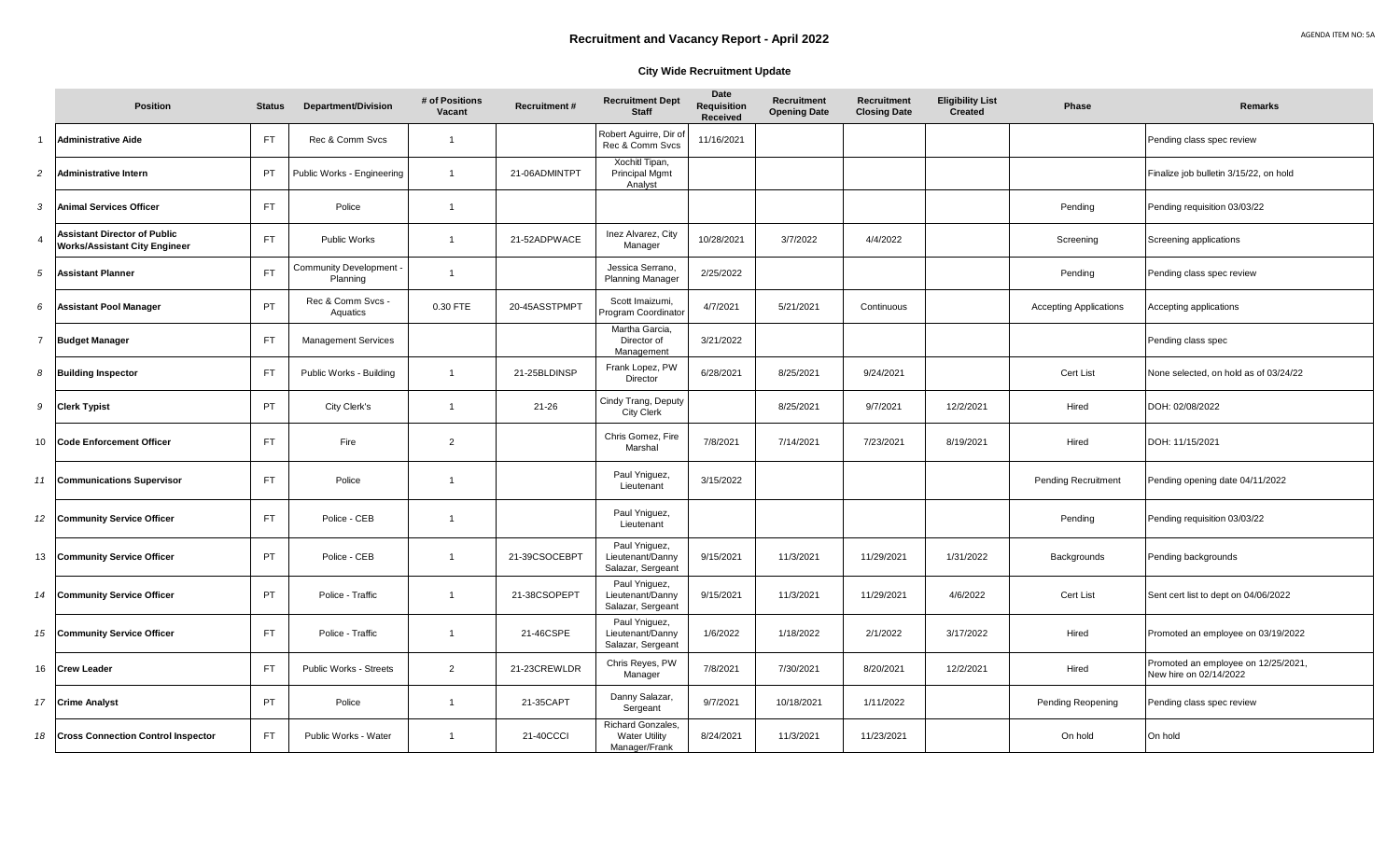#### **City Wide Recruitment Update**

|    | <b>Position</b>                                     | <b>Status</b> | <b>Department/Division</b>           | # of Positions<br>Vacant | <b>Recruitment#</b> | <b>Recruitment Dept</b><br><b>Staff</b>     | Date<br><b>Requisition</b><br>Received | Recruitment<br><b>Opening Date</b> | Recruitment<br><b>Closing Date</b> | <b>Eligibility List</b><br><b>Created</b> | Phase                      | Remarks                                                                                                         |
|----|-----------------------------------------------------|---------------|--------------------------------------|--------------------------|---------------------|---------------------------------------------|----------------------------------------|------------------------------------|------------------------------------|-------------------------------------------|----------------------------|-----------------------------------------------------------------------------------------------------------------|
| 19 | <b>Equipment Services Specialist</b>                | <b>PT</b>     | Public Works - Fleet                 | $\overline{1}$           | 21-07EQSVCPT        | Chris Reyes, PW<br>Manager                  | Pending                                |                                    |                                    |                                           | On hold                    | On hold due to budget                                                                                           |
| 20 | <b>Evidence Officer</b>                             | FT.           | Police                               | $\overline{1}$           |                     |                                             |                                        |                                    |                                    |                                           | Hired                      | Promoted am employee on 04/04/2022                                                                              |
| 21 | <b>Fire Engineer</b>                                | <b>FT</b>     | Fire                                 | $\Omega$                 | 20-11FIREENG        | Brandon Reyes, Fire<br>Captain              |                                        | 8/14/2020                          | 8/25/2020                          | 11/10/2020                                | Cert List                  | No current vacancy at this time (11/10/2020), eligibility<br>list was initially created for move up assignments |
| 22 | <b>Fire Safety Specialist</b>                       | <b>FT</b>     | Fire                                 |                          |                     | Chris Gomez, Fire<br>Marshal                | 10/14/2021                             |                                    |                                    |                                           | Pending                    | Pending class spec review                                                                                       |
| 23 | Firefighter                                         | FT.           | Fire                                 |                          | 21-47FF             | Matt Hallock, Fire<br>Chief                 |                                        | 2/3/2022                           | 2/16/2022                          |                                           | <b>Written Exam</b>        | Schedule written exam and finalize FF written exam                                                              |
| 24 | <b>Human Resources Analyst</b>                      | <b>FT</b>     | Human Resources & Risk<br>Management |                          |                     | Christine Tomikawa.<br>Director of HR & RM  |                                        |                                    |                                    |                                           | <b>Pending Recruitment</b> | Pending recruitment                                                                                             |
| 25 | Human Resources & Risk Management<br><b>Manager</b> | <b>FT</b>     | Human Resources & Risk<br>Management |                          | 21-37HRRM-MGR       | Christine Tomikawa,<br>Director of HR & RM  | 10/14/2021                             | 10/25/2021                         | 11/17/2021                         |                                           | Backgrounds                | Pending backgrounds as of 02/22/2022                                                                            |
| 26 | Human Resources Technician                          | FT.           | Human Resources & Risk<br>Management | $\overline{1}$           | 21-51HRTECH         | Christine Tomikawa.<br>Director of HR & RM  |                                        | 2/7/2022                           | 2/25/2022                          |                                           | Cert List                  | Pending second round of interviews                                                                              |
| 27 | Information Technology Services Manager             | FT.           | <b>Management Services</b>           | $\overline{1}$           | 21-34ITMGR          | Martha Garcia,<br>Director of<br>Management | 9/9/2021                               | 9/27/2021                          | 10/15/2021                         |                                           | Hired                      | DOH: 12/25/2021                                                                                                 |
| 28 | <b>IT Technician</b>                                | FT.           | <b>Management Services</b>           |                          |                     | Martha Garcia,<br>Director of<br>Management | 3/21/2022                              |                                    |                                    |                                           |                            | Pending class spec                                                                                              |
| 29 | <b>Jail Supervisor</b>                              | FT.           | Police                               | $\overline{1}$           |                     | Paul Yniguez,<br>Lieutenant                 | 3/15/2022                              |                                    |                                    |                                           | <b>Pending Recruitment</b> | Pending opening date 04/11/2022                                                                                 |
| 30 | <b>Library Assistant</b>                            | FT.           | Library                              | $\overline{1}$           | 21-45LIBASST        | Kristin Olivarez.<br>Senior Librarian       |                                        | 11/18/2021                         | Continuous                         | 4/6/2022                                  | Cert List                  | Sent cert list to dept on 04/06/2022                                                                            |
| 31 | <b>Library Assistant</b>                            | <b>PT</b>     | Library                              | 5                        | 21-31LIBASSTPT      | Kristin Olivarez,<br>Senior Librarian       | 8/12/2021                              | 9/9/2021                           | 9/24/2021                          |                                           | Hired                      | DOH: 01/12/22, 01/26/22, 02/08/22, 04/06/22                                                                     |
| 32 | <b>Library Page</b>                                 | <b>PT</b>     | Library                              | $\overline{1}$           | 21-30LIBPGPT        | Kristin Olivarez,<br>Senior Librarian       | 8/12/2021                              | 9/9/2021                           | 9/24/2021                          |                                           | Hired                      | DOH: 02/08/2022                                                                                                 |
| 33 | Lifeguard                                           | PT            | Rec & Comm Svcs -<br>Aquatics        | 0.18 FTE                 | 21-55LGRDPT         | Scott Imaizumi.<br>Program Coordinator      |                                        | 6/1/2021                           | Continuous                         |                                           | Cert List                  | Pending cert list as of 04/04/22                                                                                |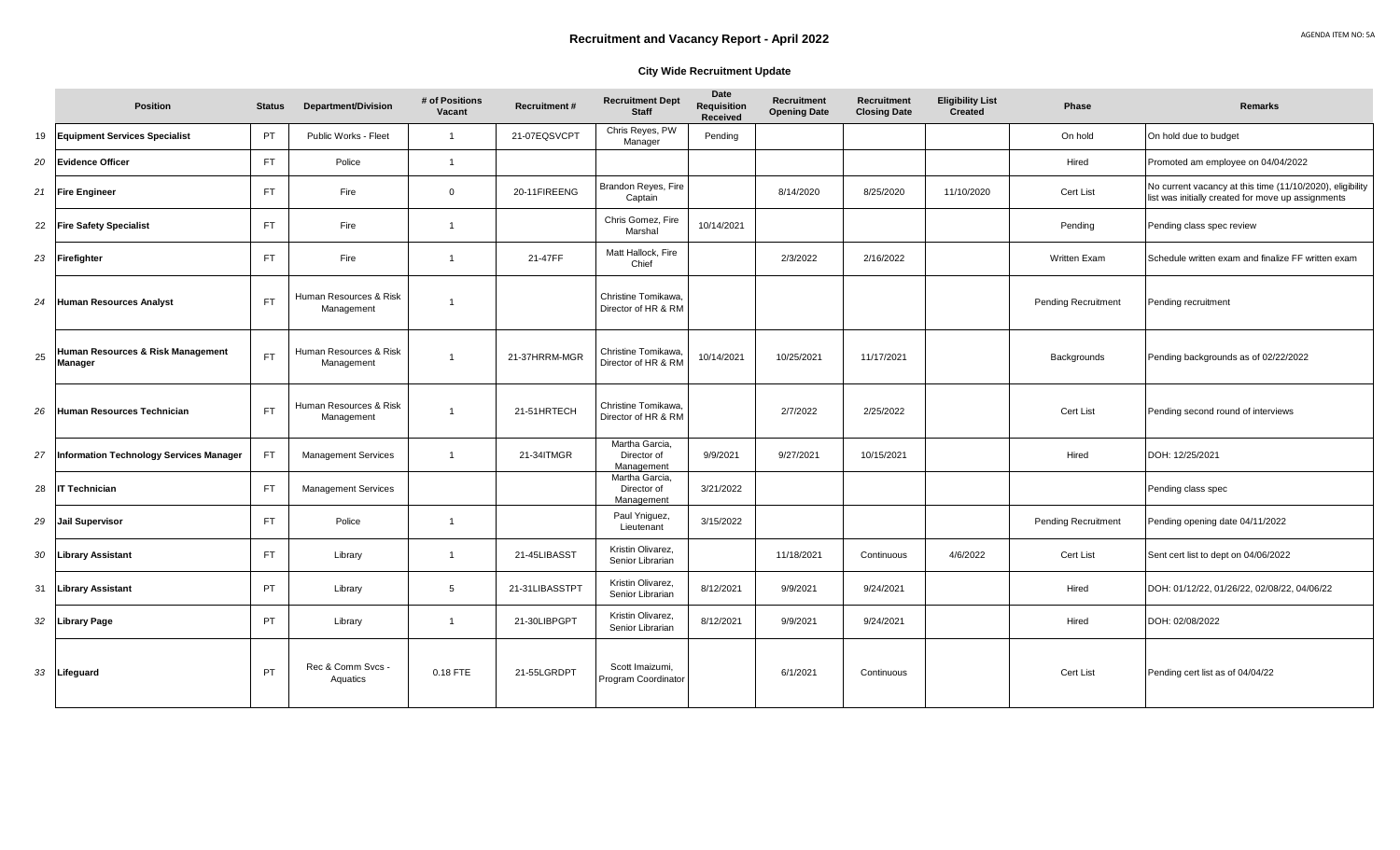#### **City Wide Recruitment Update**

|    | <b>Position</b>                             | <b>Status</b> | <b>Department/Division</b>    | # of Positions<br>Vacant | <b>Recruitment#</b> | <b>Recruitment Dept</b><br><b>Staff</b> | Date<br><b>Requisition</b><br>Received | Recruitment<br><b>Opening Date</b> | Recruitment<br><b>Closing Date</b> | <b>Eligibility List</b><br>Created | <b>Phase</b>                  | <b>Remarks</b>                                                               |
|----|---------------------------------------------|---------------|-------------------------------|--------------------------|---------------------|-----------------------------------------|----------------------------------------|------------------------------------|------------------------------------|------------------------------------|-------------------------------|------------------------------------------------------------------------------|
| 34 | <b>Maintenance Worker</b>                   | PT            | Public Works - Streets        | 6                        | 20-32MWPT           | Chris Reyes, PW<br>Manager              |                                        |                                    |                                    |                                    | Oral Board Interviews         | Oral Board Interviews: 04/13/2022                                            |
| 35 |                                             |               |                               |                          | 20-32MWPT           | Chris Reyes, PW<br>Manager              |                                        | 4/16/2021                          | 5/1/2021                           | 5/24/2021                          | Hired                         | DOH: 10/18/21, 11/22/21,                                                     |
| 36 | <b>Maintenance Worker</b>                   | <b>FT</b>     | <b>Public Works - Streets</b> | $\overline{1}$           | 21-41MW             | Chris Reyes, PW<br>Manager              | 10/14/2021                             | 11/3/2021                          | 11/19/2021                         |                                    | Written Exam                  | Pending results                                                              |
| 37 | <b>Management Analyst</b>                   | FT.           | Public Works - Parks          | $\overline{1}$           |                     | Chris Reyes, PW<br>Manager              | 9/15/2021                              |                                    |                                    |                                    |                               | Pending new recruitment, none selected from the<br>previous eligibility list |
| 38 | Permit Technician I                         | <b>FT</b>     | Fire                          | $\overline{1}$           |                     | Chris Gomez, Fire<br>Marshal            |                                        |                                    |                                    |                                    | On hold                       | On hold                                                                      |
| 39 |                                             |               |                               | Pending                  |                     | Chris Gomez, Fire<br>Marshal            |                                        |                                    |                                    |                                    | Hired                         | DOH: 12/13/2021                                                              |
| 40 | <b>Planning Manager</b>                     | FT.           | Public Works - Planning       | $\overline{1}$           |                     | rank Lopez, Director<br>of Public Works |                                        |                                    |                                    | 11/19/2020                         | Hired                         | DOH: 11/08/2021                                                              |
| 41 | <b>Police Cadet</b>                         | PT            | Police                        | 3                        | 21-21POLCADPT       | Danny Salazar,<br>Sergeant              | 7/14/2021                              | 7/30/2021                          | 8/20/2021                          | 9/24/2021                          | Hired                         | DOH: 01/11/2022                                                              |
| 42 | <b>Police Clerk</b>                         | FT.           | Police                        | $\overline{2}$           | 21-10POLCLK         | Gus Jimenez, Police<br>Lieutenant       | 6/9/2021                               | 6/22/2021                          | 7/6/2021                           | 8/30/2021                          | Hired                         | DOH: 11/01/2021                                                              |
| 43 | <b>Police Clerk</b>                         | PT            | Police                        | $\overline{1}$           | 21-22POLCLKPT       | Danny Salazar,<br>Sergeant              | 7/14/2021                              | 7/30/2021                          | 8/20/2021                          | 12/21/2021                         | Backgrounds                   | Pending backgrounds as of 02/28/22                                           |
| 44 | <b>Police Corporal</b>                      | <b>FT</b>     | Police                        | $\overline{1}$           | 21-27POLCORP        | Danny Salazar,<br>Sergeant              | 9/9/2021                               | 8/30/2021                          | 9/17/2021                          | 10/13/2021                         | Hired                         | Promoted two employees: 11/13/21, 12/11/21                                   |
| 45 | <b>Police Officer Recruit</b>               |               |                               |                          | 21-48POREC          | Danny Salazar,<br>Sergeant              | 2/1/2022                               | 2/2/2022                           | Continuous                         |                                    | <b>Accepting Applications</b> | Continuous recruitment. Accepting applications.                              |
| 46 |                                             |               |                               |                          | 21-32POREC          | Danny Salazar,<br>Sergeant              | Continuous                             | 9/16/2021                          | 2/2/2022                           | 4/5/2022                           | Cert List                     | Sent cert list to dept on 04/06/2022                                         |
| 47 | <b>Police Officer Recruit (Pre-Service)</b> | <b>FT</b>     | Police                        | 5                        | 21-49POPRE          | Danny Salazar,<br>Sergeant              | 2/1/2022                               | 2/2/2022                           | Continuous                         |                                    | <b>Accepting Applications</b> | Continuous recruitment. Accepting applications.                              |
| 48 |                                             |               |                               |                          | 21-33POPRE          | Danny Salazar,<br>Sergeant              | Continuous                             | 9/8/2021                           | 2/2/2022                           | 4/5/2022                           | Cert List                     | Sent cert list to dept on 04/06/2022                                         |
| 49 | Police Officer (Lateral)                    |               |                               |                          | 21-50POLAT          | Danny Salazar,<br>Sergeant              | 2/1/2022                               | 2/2/2022                           | Continuous                         |                                    | <b>Accepting Applications</b> | Continuous recruitment. Accepting applications.                              |
| 50 | <b>Police Records Supervisor</b>            | FT.           | Police                        | $\overline{1}$           |                     | Paul Yniguez,<br>Lieutenant             | 3/15/2022                              |                                    |                                    |                                    |                               | Pending opening date 04/11/2022                                              |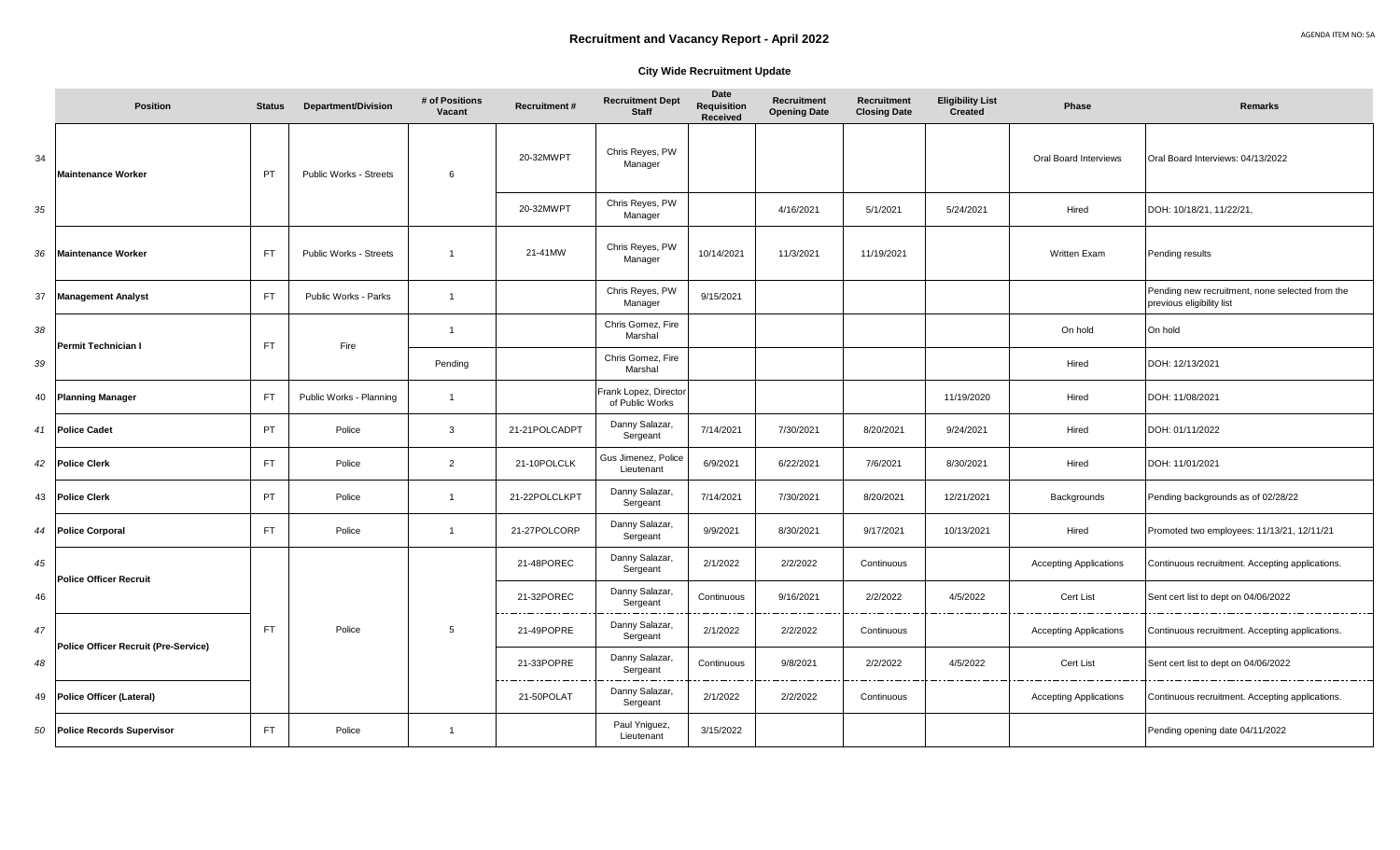|    | <b>Position</b>                                | <b>Status</b> | <b>Department/Division</b>        | # of Positions<br>Vacant | <b>Recruitment#</b> | <b>Recruitment Dept</b><br><b>Staff</b>                           | Date<br><b>Requisition</b><br><b>Received</b> | Recruitment<br><b>Opening Date</b> | Recruitment<br><b>Closing Date</b> | <b>Eligibility List</b><br><b>Created</b> | <b>Phase</b>                       | <b>Remarks</b>                                  |
|----|------------------------------------------------|---------------|-----------------------------------|--------------------------|---------------------|-------------------------------------------------------------------|-----------------------------------------------|------------------------------------|------------------------------------|-------------------------------------------|------------------------------------|-------------------------------------------------|
| 51 | <b>Pool Manager</b>                            | PT            | Rec & Comm Svcs -<br>Aquatics     | 1.00 FTE                 | 20-36POOLMGRPT      | Scott Imaizumi,<br>Program Coordinator                            | 4/6/2021                                      | 4/23/2021                          | Continuous                         |                                           | Reopened/Accepting<br>Applications | Reopened and accepting new applications         |
| 52 | <b>Principal Management Analyst</b>            | <b>FT</b>     | <b>Public Works</b>               | $\overline{1}$           | 20-39PMA            | Frank Lopez                                                       | 4/27/2021                                     | 4/29/2021                          | 5/7/2021                           | 6/7/2021                                  | Hired                              | DOH: 11/29/2021                                 |
| 53 | <b>Recreation Leader</b>                       | PT            | Rec & Comm Sycs                   | 2.51 FTE                 |                     |                                                                   |                                               |                                    | Continuous                         | 12/2/2021                                 | Backgrounds                        | DOH: 07/26/2021                                 |
| 54 |                                                |               |                                   |                          | 21-12RECLDRPT       | Memo Chavez,<br>Program Coordinator                               | 3/16/2021                                     | 7/2/2021                           | Continuous                         | 8/30/2021                                 | Hired                              | DOH: 03/22/22, 04/06/22                         |
| 55 | <b>Recreation Supervisor</b>                   | <b>FT</b>     | Rec & Comm Svcs                   | $\overline{1}$           | 21-43RECSPVR        | Robert Aguirre, Dir of<br>Rec & Comm Svcs                         |                                               | 11/9/2021                          | 11/19/2021                         | 2/16/2022                                 | Hired                              | Promoted an employee on 03/05/22                |
| 56 | <b>School Crossing Guard</b>                   | <b>PT</b>     | Police                            | 3                        | 21-44SCHXGRDPT      | Peter Yung, Police<br>Sergeant                                    | Continuous                                    | 9/9/2021                           | Continuous                         | 12/1/2021                                 | <b>Backgrounds</b>                 | Pending backgrounds as of 02/28/22              |
| 57 | <b>Senior Clerk Typist</b>                     | <b>FT</b>     | City Manager's Office             | $\overline{1}$           | 21-42SRCLKT         | Joe Torres,<br>Economic<br>Development Project                    | 10/6/2021                                     | 11/3/2021                          | 12/3/2021                          |                                           | <b>Written Exam</b>                | Pending written exam date                       |
| 58 | Senior Librarian                               | <b>FT</b>     | Library                           |                          |                     | Diana Garcia, City<br>Librarian                                   |                                               |                                    |                                    |                                           |                                    | Pending opening date 04/11/2022                 |
| 59 | <b>Senior Lifeguard</b>                        | PT            | Rec & Comm Svcs -<br>Aquatics     | 0.20 FTE                 | 19-59SRLGRDPT       | Scott Imaizumi,<br>Program Coordinator                            | 1/21/2020                                     | 2/29/2020                          | 4/6/2020                           |                                           | <b>Accepting Applications</b>      | Continuous recruitment. Accepting applications. |
| 60 | <b>Senior Maintenance Worker</b>               | <b>FT</b>     | Public Works - Streets            |                          | 21-09SMW            | Chris Reyes, PW<br>Manager                                        | 4/1/2021                                      | 6/16/2021                          | 7/6/2021                           | 11/19/2021                                | Hired                              | DOH: 03/21/22, 04/04/22                         |
| 61 | <b>Senior Planner</b>                          | <b>FT</b>     | Community Development<br>Planning |                          | 21-58SRPLNR         | Jessica Serrano,<br><b>Planning Manager</b>                       | 2/25/2022                                     | 4/8/2021                           | Continuous                         |                                           | <b>Accepting Applications</b>      | Accepting applications                          |
| 62 | <b>Senior Water Production System Operator</b> | <b>FT</b>     | Public Works - Water              | $\overline{1}$           | 21-57SRWPSO         | <b>Richard Gonzales,</b><br><b>Water Utility</b><br>Manager/Frank | 7/14/2021                                     | 3/29/2022                          | 4/18/2022                          |                                           | <b>Accepting Applications</b>      | Accepting applications                          |
| 63 | <b>Water Distribution Lead Worker</b>          | <b>FT</b>     | Public Works - Water              | $\overline{1}$           | 20-46WDLW           | George Noriega,<br><b>Water Operations</b><br>Supervisor          | 5/7/2021                                      | 5/21/2021                          | 6/30/2021                          | 8/11/2021                                 | Hired                              | DOH: 11/15/2021                                 |
| 64 | <b>Water Production Supervisor</b>             | <b>FT</b>     | Public Works - Water              | $\overline{1}$           | 21-56WPS            | <b>Richard Gonzales,</b><br><b>Water Utility</b><br>Manager/Frank | 7/14/2021                                     | 3/29/2022                          | 4/18/2022                          |                                           | <b>Accepting Applications</b>      | Accepting applications                          |
| 65 | <b>Water Production System Operator</b>        | <b>FT</b>     | Public Works - Water              | $\overline{1}$           | 20-37WPSO           | George Noriega,<br><b>Water Operations</b><br>Supervisor          | 6/22/2021                                     | 4/23/2021                          | 5/13/2021                          | 8/11/2021                                 | Hired                              | DOH: 11/15/2021                                 |
| 66 | <b>Water Utility Maintenance Worker</b>        | <b>FT</b>     | Public Works - Water              |                          | 21-53WUMW           | George Noriega,<br><b>Water Operations</b><br>Supervisor          |                                               | 3/7/2022                           | Continuous                         |                                           | <b>Accepting Applications</b>      | Accepting applications                          |
| 67 |                                                |               |                                   |                          | 20-47WUMW           | George Noriega,<br><b>Water Operations</b><br>Supervisor          | 4/20/2020                                     | 5/21/2021                          | 5/30/2021                          | 10/29/2021                                | Cert List                          | None selected                                   |
| 68 | <b>Water Utility Maintenance Worker</b>        | <b>PT</b>     | Public Works - Water              | $\overline{1}$           | 21-54WUMWPT         | George Noriega,<br><b>Water Operations</b><br>Supervisor          |                                               | 3/7/2022                           | Continuous                         |                                           | <b>Accepting Applications</b>      | Accepting applications                          |